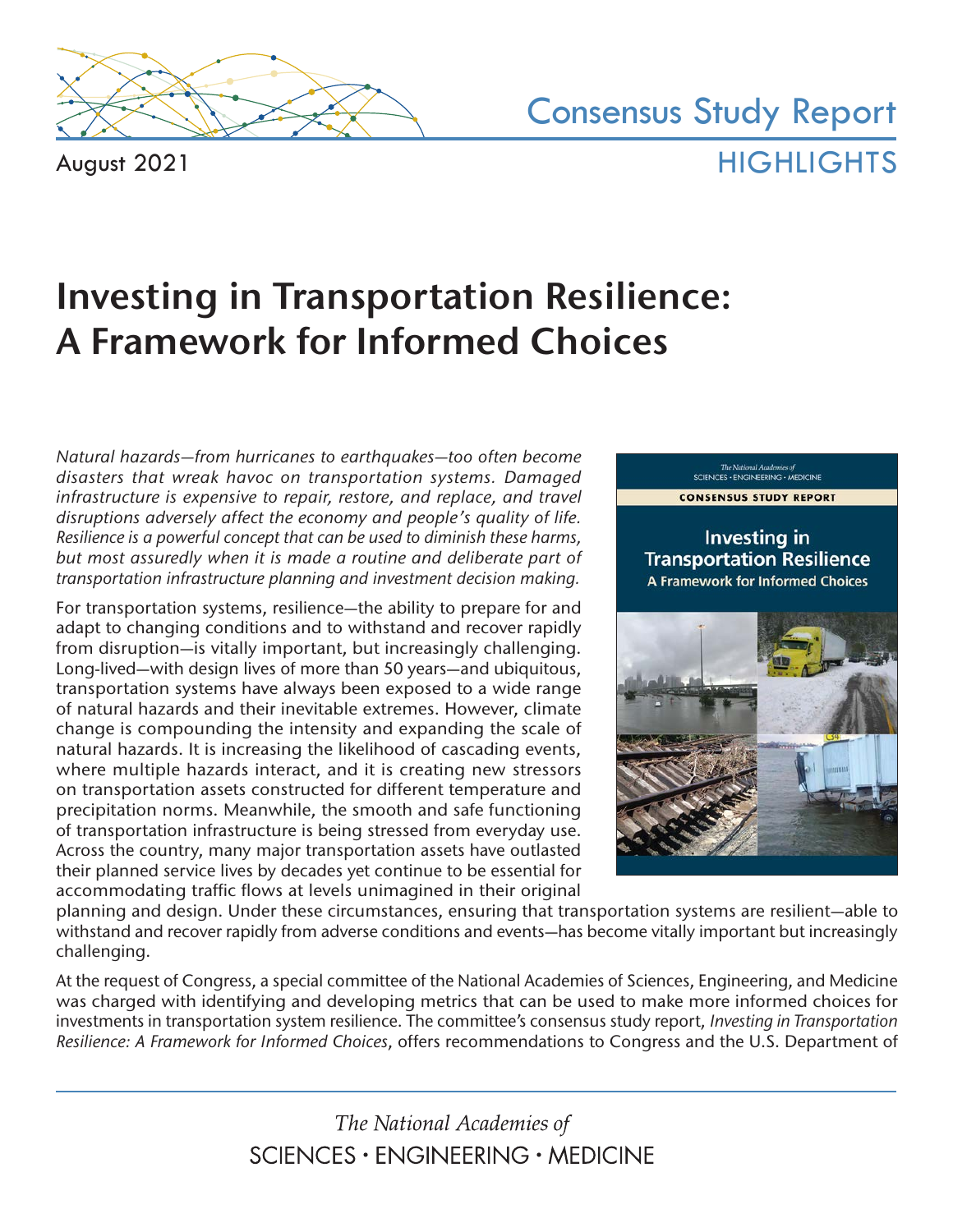Transportation (DOT) aimed at strengthening the resilience practices and capabilities of thousands of state, regional, and local transportation agencies.

The report explains how the country's transportation system, along with the hazards it faces, are too varied for a single metric, or even a small set of metrics, to have universal application in guiding resilience investments. However, the committee's review of both practice and research suggests that more can be done to make the calculus of resilience a more deliberate part of transportation asset management and investment decision making. Benefit-cost analysis is key to this calculus because investing in resilience requires spending funds, or incurring costs, today to gain benefits that may or may not be realized in the future. Estimating the prospective benefits of resilience investment options, therefore, can be particularly challenging, but essential. The report describes a framework for doing so that begins with transportation agencies inventorying their existing and planned assets, assessing the characteristics and likelihood of natural hazards occurring in the future, and predicting the vulnerability of the inventoried assets to disruption, damage, and destruction from those hazards. Having done this, agencies should make judgments about the criticality, or value, of each asset's role or function in the transportation system. These steps are needed for estimating the likelihood and consequences of damages and disruptions to the asset, tantamount to estimating the benefits of investing in resilience.

The report points out how transportation agencies need high-quality data and analytic tools to estimate the benefits of investing in resilience, including

- information on the characteristics of natural hazards and their likelihood in the location of existing and planned assets,
- science-based and updated projections about future impacts of climate change on natural hazards and on temperature and precipitation norms in these locations,
- strong asset management programs that include evaluations of asset vulnerabilities and estimation of functional criticality,
- mode-specific data and modeling tools to estimate the direct and indirect consequences of asset damage and functional losses, and
- data and modeling tools that can reveal the economic and social importance of the asset to users, directly affected communities, and the broader region.

The report also emphasizes the importance of pilot activities for showing how resilience evaluations can be made a routine part of investment decision making and for demonstrating the application of these data and tools for this purpose.

# **ADVICE TO CONGRESS AND DOT**

The report makes these following five recommendations. While the recommendations are directed to Congress and DOT, their purpose is to strengthen the resilience practices and capabilities of thousands of state, regional, and local transportation agencies.

## **Recommendation 1**

To ensure the routine and deliberate consideration of resilience to support the selection of major transportation investments, Congress should consider a requirement for which all projects that involve long-lived assets and that are candidates for federal funding undergo well-defined resilience assessments that account for changing risks of natural hazards and environmental conditions stemming from climate change. These assessments could be integrated into environmental impact assessments or other project evaluation efforts, such as during benefitcost analysis. The level of analytical effort expected in these resilience assessments should be reasonably related to the cost of the project being considered.

#### **Recommendation 2**

The Office of the Secretary of Transportation should promote the use of benefit-cost analysis for project justifications that take into account the resilience benefits estimated using the multi-step analytic framework recommended